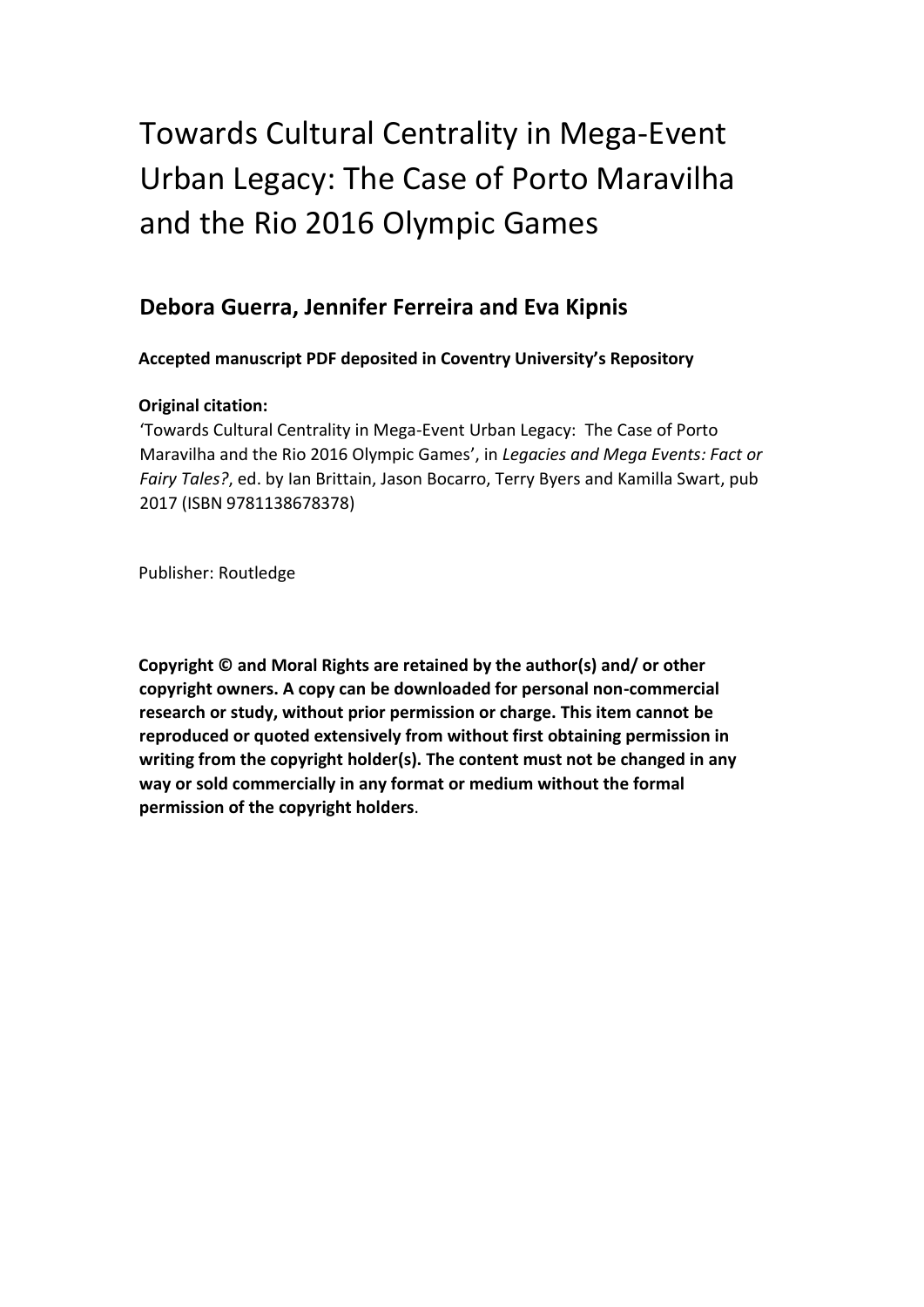#### **TOWARDS CULTURAL CENTRALITY IN MEGA-EVENT URBAN LEGACY: The case of PORTO MARAVILHA, Rio 2016 Olympics**

#### Débora Guerra

 Associate Researcher of the Study Group Events and Mega Events, at Physical Education and Sports School, at UFRJ, registered in CNPq. Fellow of the European Union by Carnival Project at Coventry University (UK)

#### Jennifer Ferreira

 Senior Research Assistant Centre for Business in Society Coventry University

Eva Kipnis

 Senior Lecturer in Marketing and Associate Head for Research School of Marketing and Management Coventry University

#### **INTRODUCTION**

 Understanding the importance of culture in city planning is vital in order to cater for local identities and cultural heritage that exist globally. Surprisingly, this topic has received relatively little attention in literature concerned with legacy of mega-events (Chappelet, 2012; Silvestre, 2008). It is therefore unsurprising that debates on whether urban legacy of mega-events is a fact or fairy tale, and whether (if it exists) this legacy is more positive or negative, are ongoing. In this chapter we put forward a case for greater cultural centrality in approaches of urban legacy evaluation, to better unpack, capture and evaluate its less tangible (i.e., soft) dimensions. Furthermore, we argue for placing the importance on cultural preservation as an important component in the planning and implementation of cities' developments for mega-events, in order to avoid the loss of local cultural heritage and stimulate positive cultural change. Mega-events are points in time when two forces that facilitate dynamic cultural change – globalisation and gentrification – converge; the varied impact of this convergence needs greater exploration to enable legacy planning and creation.

 Whilst both these forces have been identified to facilitate a range of positive change processes, extant literature also highlights that they trigger a backlash from local populations linked to concerns over erosion of local cultural authenticity and uniqueness (Wimmer and Glick Schiller,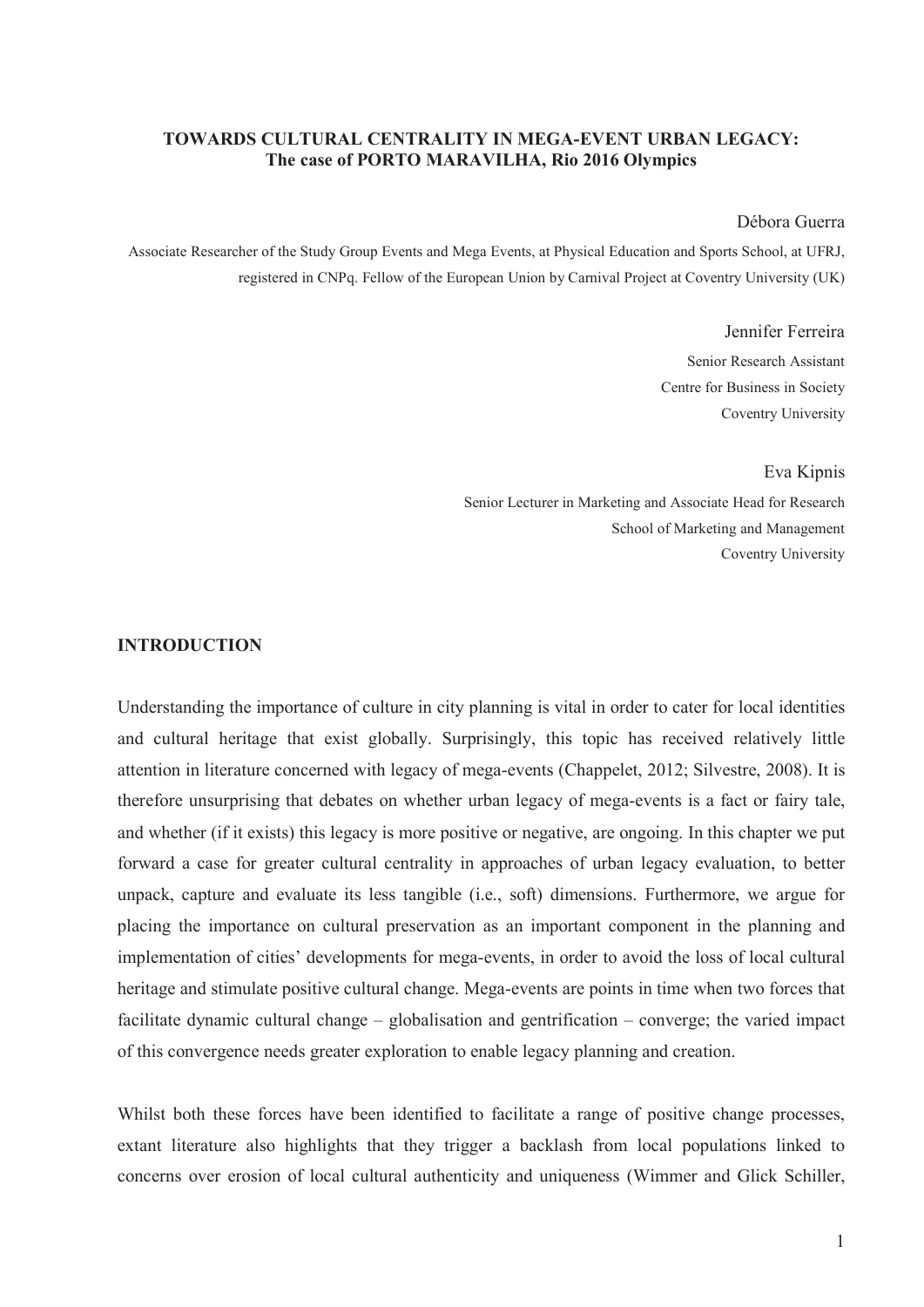2002; Robinson, 2001; Beck, 2000; Bauman, 2000). Multiple mega-events have been heralded as potential strategies for urban entrepreneurial growth and boosterism (Hiller, 2000). At the same time, many note that gentrification can potentially lead to a detrimental impact on local cultures and heritages (Lees, Shin and Lopez-Morales, 2016; Watt, 2013; Andranovich, Burbank and Heying, 2001). Thus, planning and safeguarding cultural legacy of a mega-event needs to incorporate a careful negotiation of cultural transformation and preservation.

 In this chapter we first examine the cultural impacts of urban development stemming from planning and hosting mega-events, focusing particularly on cities associated with the Olympic Movement, and on how balancing cultural transformation and preservation needs of host locations associated with the Olympic Movement can be better assessed and achieved through integration of two urban development perspectives – gentrification and creative cities. Our argument is that city planning programmes and stimulation of the creative industry diversification can form an important part of cultural legacy construction goals. We contextualise the issue of cultural legacy creation through analysing the case of urban development in Porto Maravilha (Rio de Janeiro) as an example of reinvention or transformation of city's cultural identity catering for preservation of local heritage.

#### **MEGA-EVENTS AS NEXUS OF URBAN CULTURAL CHANGE**

 By definition, mega-events (MEs) are associated with elevated global visibility. Thus, bidding, planning and/or hosting MEs often involve "large-scale transformations of cities and regions" (Kassens-Noor et al., 2015 p.1). The notion of legacy is closely linked to the impact made by these transformations on infrastructure, economy and lived experiences of populations in MEs locales. While transformations to sociocultural infrastructures and host locales' image are commonly identified as an important aspect of MEs legacy, harnessing MEs to an agenda that moves beyond economic interests is relatively new (Clark, 2008; Hiller, 2000). Consequently, so far attempts to unpack the key cultural change processes that can be triggered/exacerbated in the pursuit of MEs have been limited. This is a critical omission from a MEs legacy perspective, since MEs embody a platform for convergence of two key processes associated with cultural change: globalisation and gentrification. The impacts of these processes on sociocultural dynamics of societies and lived experiences of individuals vary significantly.

 Early studies concerned with cultural outcomes of globalisation have predicted an onset of cultural homogenisation whereby cultural differences between nations and countries will be eroded giving way to adoption of global culture defined as a transnationally-shared set of cultural values, symbols,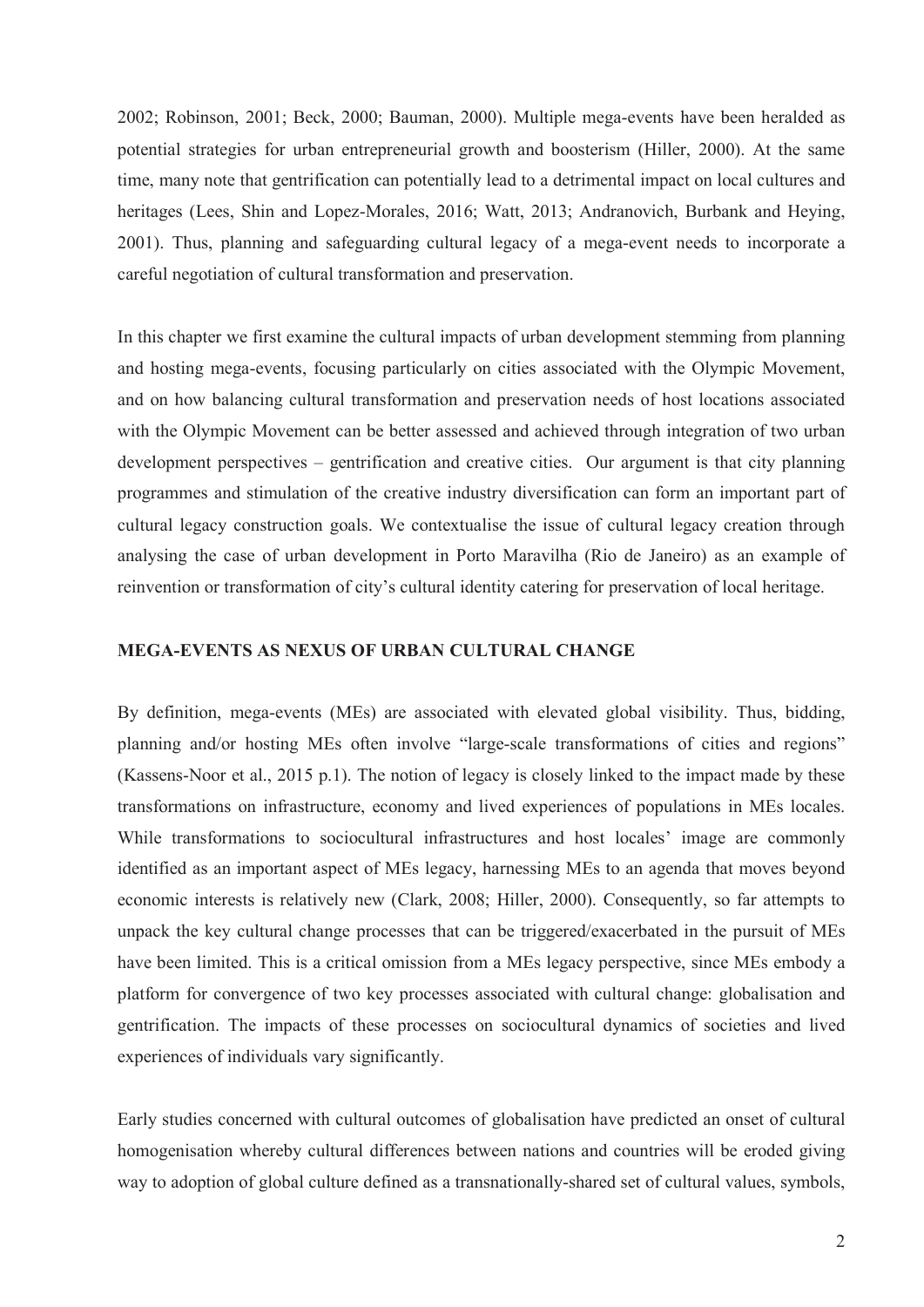images and models of lifestyle originated from the West (Marsella, 1998; Kearney, 1995; Levitt, 1983). More recent studies assert that the cultural effects of globalisation are far more complex and diverse (Iwabuchi, 2010, 2002; Bauman, 2000; Beck, 2000; Appadurai, 1996). That is, emergence of global culture is considered one, but by far not the only cultural consequence of globalisation. From a cultural dynamics perspective globalisation created a platform for continuous and intensive inter-cultural exchange whereby a range of mutually contradicting cultural evolution processes may, paradoxically, occur simultaneously (Holden and Glisby, 2010; Craig and Douglas, 2006). Specifically, several studies warn of the 'backlash' effect of cultural globalisation arguing that, rather than promoting similarities, emergence of global culture urges individuals to favour preservation of their local identities to ensure differentiation from 'cultural others' (Bhawuk, 2008; Korff, 2003). Conversely, another stream of studies uncover a process of 'glocalisation' whereby global culture is (re)interpreted, adapted and integrated with local cultural norms and lived experiences of individuals to form a new, hybrid form of culture (Ritzer, 2003). From this perspective, the key cultural consequence of globalisation is that in postmodern realities it facilitates co-existence of two notions: cultural being – individuals and groups sharing cultural codes and ways of living; and cultural becoming – (re)discovery of and response to cultural difference (see Hall, 1990). In the context of MEs, this translates into the need for a careful balancing of harnessing and preserving a host's unique cultural identity (i.e., 'being') with boosting socio-economic and cultural development to showcase the host's emerged or ongoing (i.e., 'becoming') prominence in the global community (Hiller, 2000).

 The application of a globalisation perspective to the examination of cultural transformations brought about to the host locations by planning and hosting MEs can be further unpacked through the concept of gentrification. As such, gentrification encapsulates the notion of contemporary world great cities evolution, categorising how the physical, economic, social and cultural dimensions of their transformations impacts the local populations (Bidou-Zachariasen, 2006). It provides a fruitful lens to systematically examine the positive and negative aspects of hard (tangible) and soft (intangible) transformations to host locations' cultural landscapes triggered and facilitated by MEs. Specifically, applying extant gentrification research to the context of MEs' legacy it is evident that urban developments facilitated by MEs impact cultural landscapes of host communities in a more visible (e.g., areas' reconstructions, development of new sport/cultural facilities) and invisible yet equally if not more significant manner. That is, convergence of sought global visibility and positioning and gentrification can result in loss of cultural traditions, memories and community Hiller 2003; Chappelet, 2012). With this focus in mind and using the Olympic Games as an spirit and/or development of new cultural ideas, image and identity (Gratton and Preuss, 2008;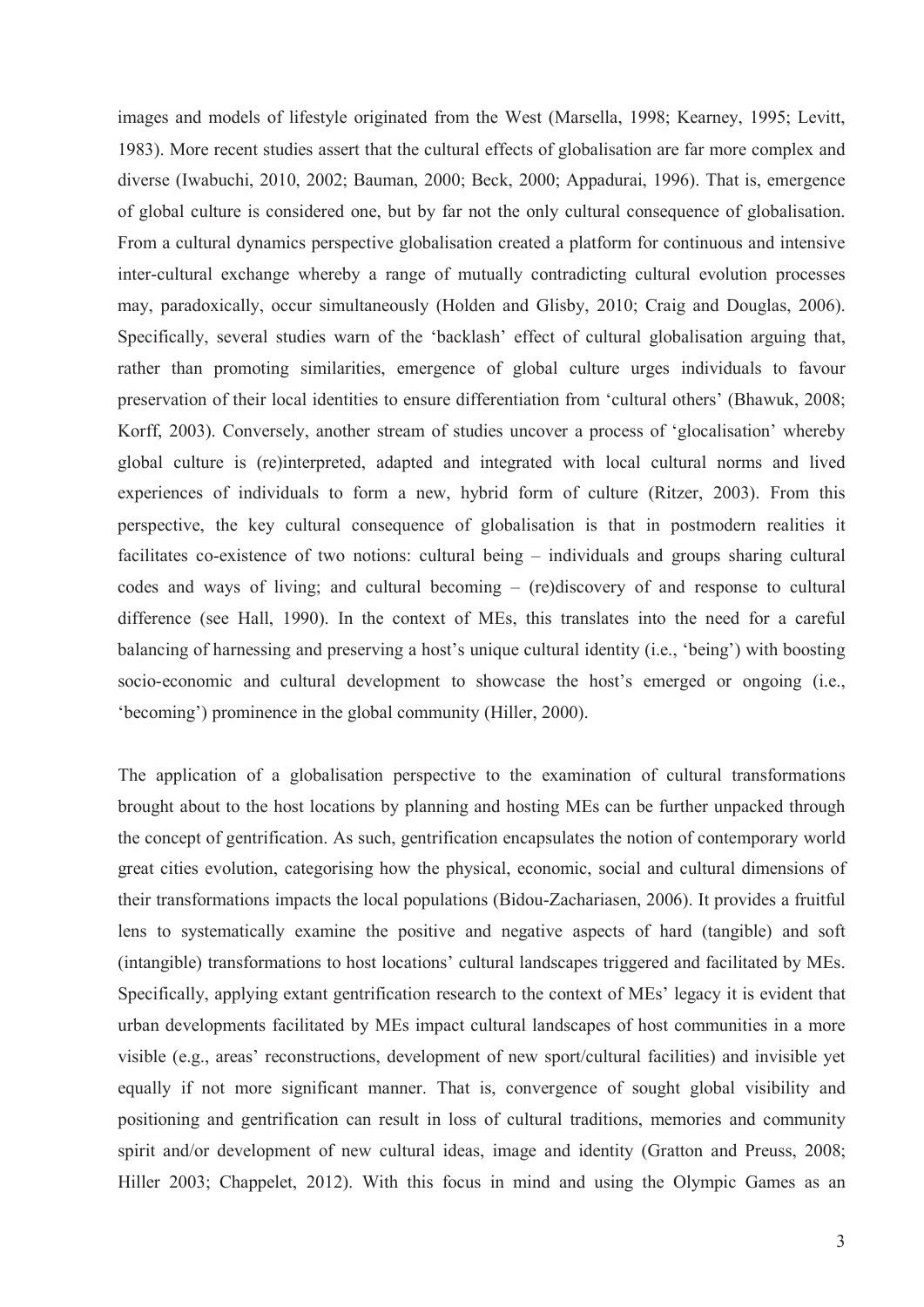example, we next consider how cultural aspects of ME-linked urban development legacy can be planned, captured and examined through the lens of gentrification, and introduce the concept of creative cities as an alternative frame of analysis able to account for some of the limitations emanating from the gentrification paradigm.

#### **URBAN LEGACY OF OLYMPIC GAMES THROUGH TWO LENSES**

 Hosting a ME brings to the city great changes (Mules, 1993; Hughes, 1993; Roche, 1992). That is, the planning of future Olympic areas can work as a development catalyst because in many cases obsolete areas are chosen which possess difficult social and urban integration issues. For this characteristic, Olympic Games have also been called by some Regeneration Games (Cochrane and Tickell, 1996). The urban regeneration processes of Olympic areas usually permit the development of new landmark structures in public and private areas of the host city where the aesthetics and functionality of infrastructure create new image and identity (Monclús, 2012). In implementing these changes the host city is a subject satisfying sociocultural and functional interests of multiple stakeholders. On one hand, the host is required to ensure that the interests of the International Olympic Committee are met (e.g., sporting facilities that support athlete development). On the other, it works to satisfy objectives of national and local governments for improving the nation/city image, cultural fabrics of communities, generating new tourism income streams (Hiller, 2006; Monclus, 2012). However, alignment of urban development and cultural heritage goals is not always successfully achieved (Richards and Wilson, 2005, Tweed and Sutherland, 2007). In seeking to unpack how cultural aspects of MEs' urban legacy can be better understood, planned and accounted for we review cultural impacts of urban development for Olympic Games by considering their role in facilitating gentrification and the promotion of creative cities.

#### *Cultural aspects of mega-event urban legacy through the lens of gentrification*

 The linking of MEs such as Olympic Games and urban regeneration processes used to be a way to resolve or highlight challenges perpetuated by urban degeneration (Andranovich et al., 2001). Associated with this new urban form arises the process of gentrification. The concept of gentrification arises as a central issue of new urban forms when describing the example of old Londoners neighbourhoods and the way they were occupied by the middle classes (Glass, 1964). Currently this concept is associated with contemporary notion of the great world cities and their consequent urban transformations revealing social, physical, economic and cultural facets (Bidou-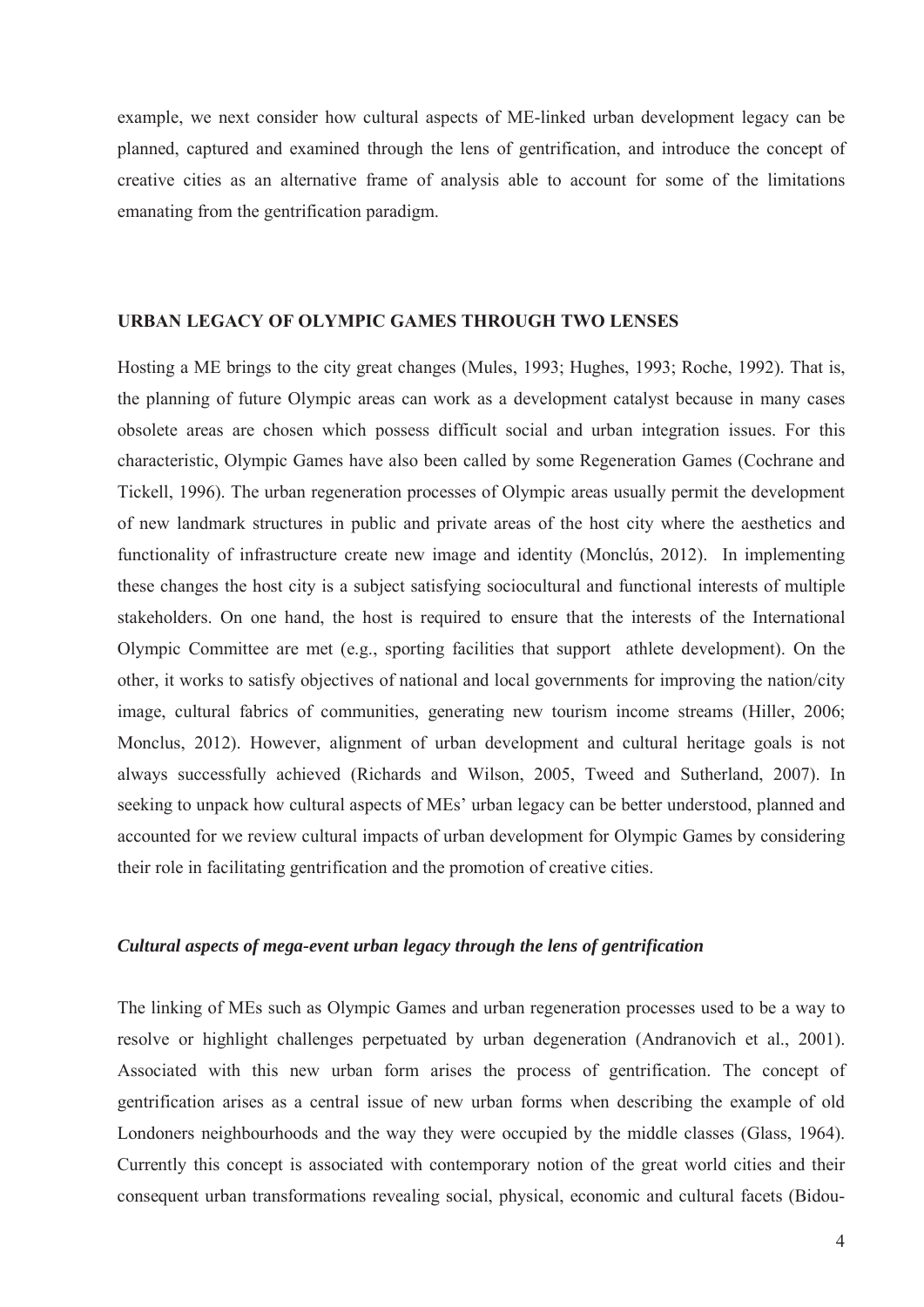Zachariasen, 2006). More recently it has been acknowledged that the process of gentrification is geographically variegated, taking on different forms in areas across the globe (Lees, Shin and Lopez-Morales, 2015). The urban alterations occurring due to gentrification affect both the physical and social features of localities which can lead to the deconstruction of identity. This movement gives rise to physical changes through new housing typologies, new sites of consumption stimulated by the increased value of the real estate sector, usually accessible only for a middle or upper economic class (Silvestre, 2008; Smith, 2003).

 Different perspectives exist when discussing this impact, particularly when comparing the experiences of sports bodies, development organisations and government with that of local residents. MEs often are associated with the displacement of people, affecting the poorest residents in order make way for construction of ME venues (Hiller, 2003). From this viewpoint, a range of cultural aspects of a host's urban culture such as place identity, traditions etc. can be negatively affected (Gratton and Preuss, 2008). Such interpretation of gentrification is sometimes referred to as "creative destruction" when associated with global MEs (Gruneau and Horne, 2016:16). Therefore, ME-linked gentrification can be viewed in opposite ways. On the one hand joining the resolution and practice of a process of urban construction fostering positive physical developments, and on the other promoting (un)cultural construction through the discontinuity of the locals traditions and customs, fostered by gentrification processes.

 The possible positive-negative duality of MEs cultural impacts related to the gentrification process is evidently significant in ME legacy evaluations for almost all host cities of Olympic Games. For example, Whitson and Macintosh (1996) argue that in Vancouver, host of the 2010 Winter Olympic Games, the city became divided into two different cities after the regeneration took place. One for tourists characterised by culturally innovative, sophisticated and attractive recreational spaces, and the other occupied by a large proportion of the city's population who could not afford the high cost of living in the new city. Such forced movement of people and cultural identifiers dictated by the Olympic Movement generally is a negative consequence from the perspective of cultural identity and heritage preservation of local communities. Similarly, urban development of Beijing for the Olympic Games in 2008 whereby part of traditional neighbourhoods were removed in order to build new quarters, erased the local culture, traditions and the memories of a place and of its people, promoting the discontinuity of local identity (Zhang and Zhao, 2009). Although for some the impact of gentrification that has taken place as a consequence of Olympic Games remains overtly negative, it is also possible to argue the opposite, i.e., that the developments have provided both economic and cultural benefits to the gentrified areas. Beijing has benefitted from improved transport, housing and sporting infrastructures which have remained in place beyond the Games. In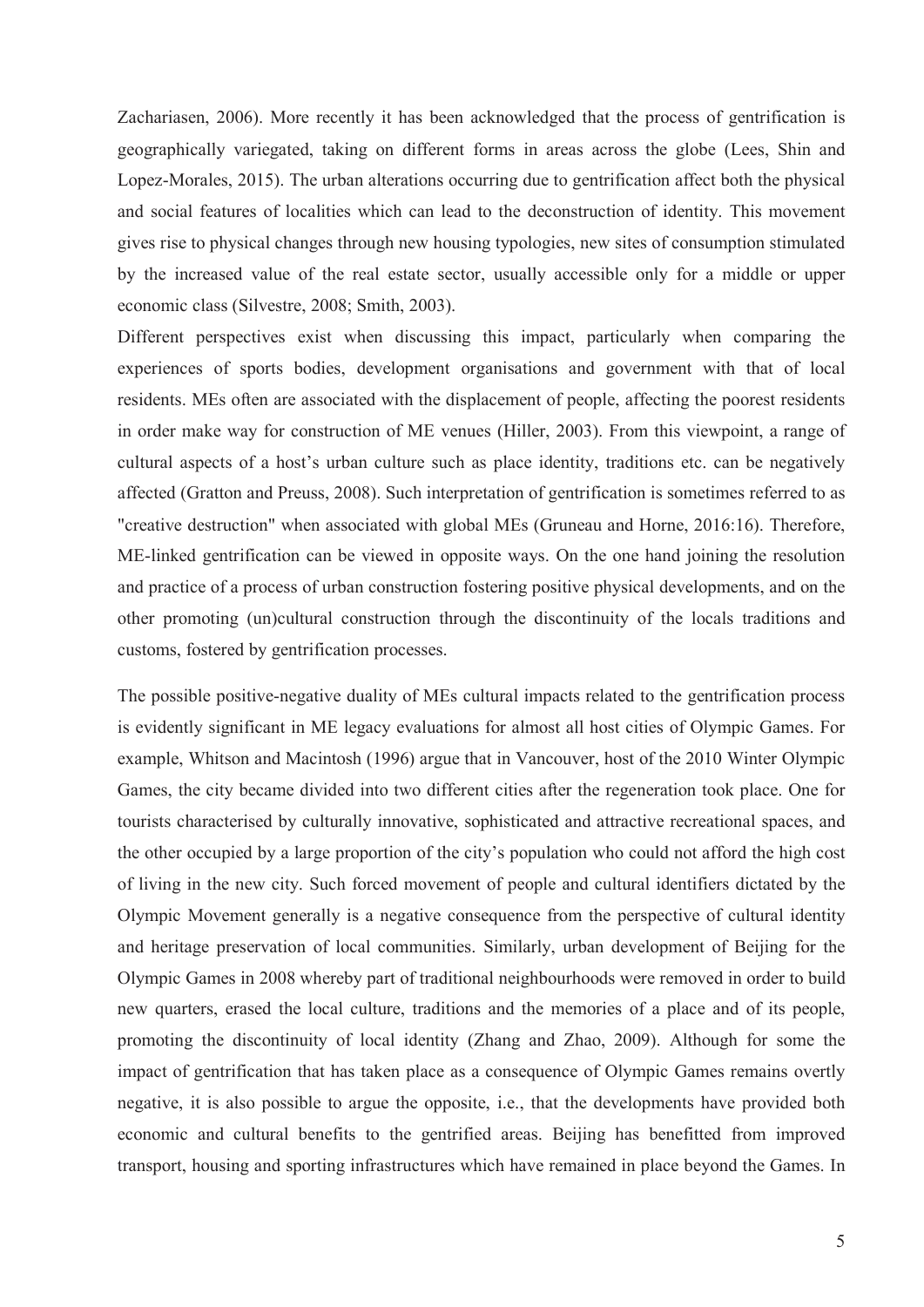Vancouver the Richmond Olympic Oval skating track has been transformed into a community facility, to encourage development of sport culture among local populations.

 In sum, while much attention has been paid to the multifaceted physical, economic, social, environmental impacts of gentrification brought about by MEs (which may be positive or negative), evaluation of cultural impacts of ME-linked gentrification remains underexplored. Yet, since ME- linked gentrification may result in displacement of local people, which in turn creates pressures on other areas of cities, and trigger creation of new surroundings likely focused on creating a globally- appealing image, there is a potential for cultural fabrics of urban spaces to be irreversibly altered (Porter, 2009; Watt, 2013). At the same time, while considerations of ME-linked gentrification impacts assume a predominantly negative stance, it is possible to consider these events through another lens, that of creative cities, to foster a more positive outlook on the potential cultural legacy that can be generated by urban development.

#### *Cultural aspects of mega-event urban legacy through the lens of creative cities*

 The global competitive environment processes that have evolved over the last century have had a remarkable impact on cities around the world to make themselves known through attractive elements and values. Among the many facets of globalisation, various interests around the restructuring of the territory in its entirety, in order to answer to the uses dictated by contemporaneity of space and time, have been considered (Robertson, 1995; Giddens, 1991). In light of transformative processes that can be facilitated by MEs in host urban environments, a paradigm that enables appreciation of and accounting for people's use of place to derive, foster and negotiate the global and local aspects of their cultural identities becomes pertinent.

 MEs hosted by the major world cities contribute to transformation of cities' identities through creation or adoption of symbols, messages promoting particular values as in the case of Olympic cities. If the hosting cities are to be the loci of cultural identity for communities, hosting MEs should be seen as an opportunity to promote, preserve and even innovatively develop local cultures as examples of communities that live and work in these cities. These communities therefore become essential stakeholders in dynamics of cities' cultural components facilitated by urban development through practices and beliefs followed. Hence, these stakeholders are core for locally-based cultural and social paradigm provided by MEs.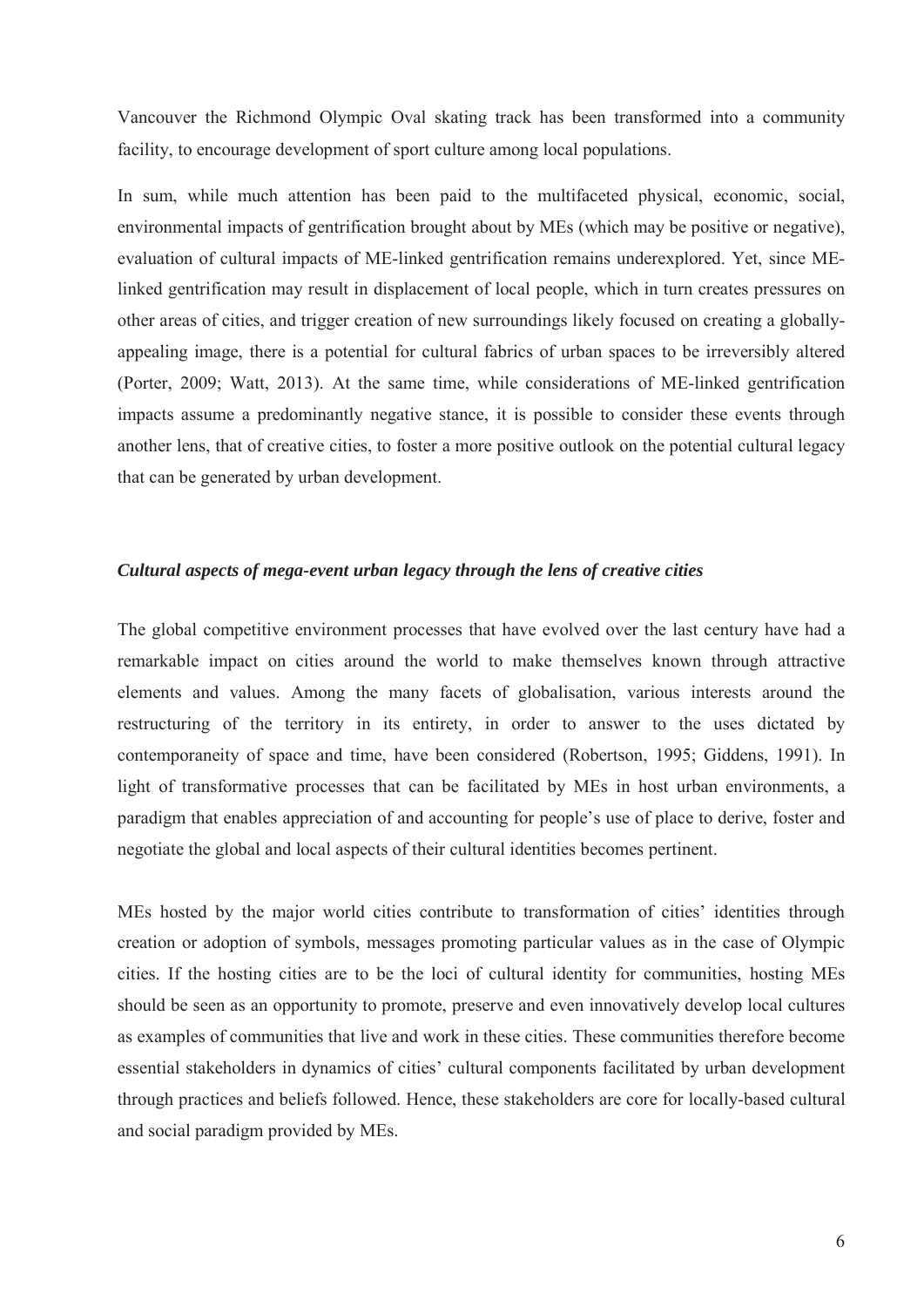According to Landry (2000), the concept of *Creative City* encapsulates an emergent creative process in urban areas helping growth through their own unique and distinctive cultural resources. That is, creative city is focused on how the cities evolve and reflect their cultural identities and how new creative economies emerge through a cultural policy deployed by the cities. Culture is viewed as central to stimulating the economic industries in the urban agenda and consequent creation and provision of job opportunities by attracting creatively minded and entrepreneurial people seeking quality, culturally vibrant lifestyle (Florida, 2002). Indeed, perspectives grounded in the creative city paradigm (such as Fantasy cities – Hannigan, 1998; Entertainment Machine – Clark and Lloyd, 2000) argue that urban development from the perspective of "cultural resources" (Landry, 2000) works as a catalyst of city regeneration whereby new and re-used entertainment infrastructures like museums, theatres and creative spaces are integrated to stimulate urban and regional economic development (Gruneau and Horne, 2016; Evans, 2011). Such perspective is akin to that of the 'cultural goods' legacy attributed to MEs (see Preuss, 2007) that, although postulated conceptually, so far received little concerted development. Thus, we posit that application of creative cities concept to examination of cultural aspects of ME-linked urban development legacy offers a fruitful perspective for achieving the balance between preservation of local cultural identities and boosting cultural promotion of ME host locations. In the next section we integrate gentrification and creative cities perspectives in a case study of cultural legacy of Porto Maravilha, an urban development emerged through Rio's hosting of the 2016 Olympic Games.

### **THE URBAN CULTURAL LEGACY OF RIO 2016: PORTO MARAVILHA**

 Porto Maravilha (PM) is a government backed project which belongs to the Legacy Plan of the Rio de Janeiro Olympic Games 2016. PM was created through the regeneration project of the port area located in the central city of Rio. Regeneration works commenced in 2009 and is considered as one of the largest transformation areas, seeking to build and develop the city's ability to attract the interest of major economic investments (CDURP, 2015, 2016).

 The PM region bore great economic international and national importance and influence at the end of the twentieth century. However, the end of industrialisation led to a physical and social degradation of the region. Existence of historical landmarks from the early seventeenth century in the area meant that this was an area of concern when considering where to create areas for cultural protection in the port area (CDURP, 2015, 2016). In recent years, the old industrial and port areas have engaged with a new paradigm of sustainable development led by urban regeneration projects boosted by the Olympics: PM emerged through public and private supported urban transformation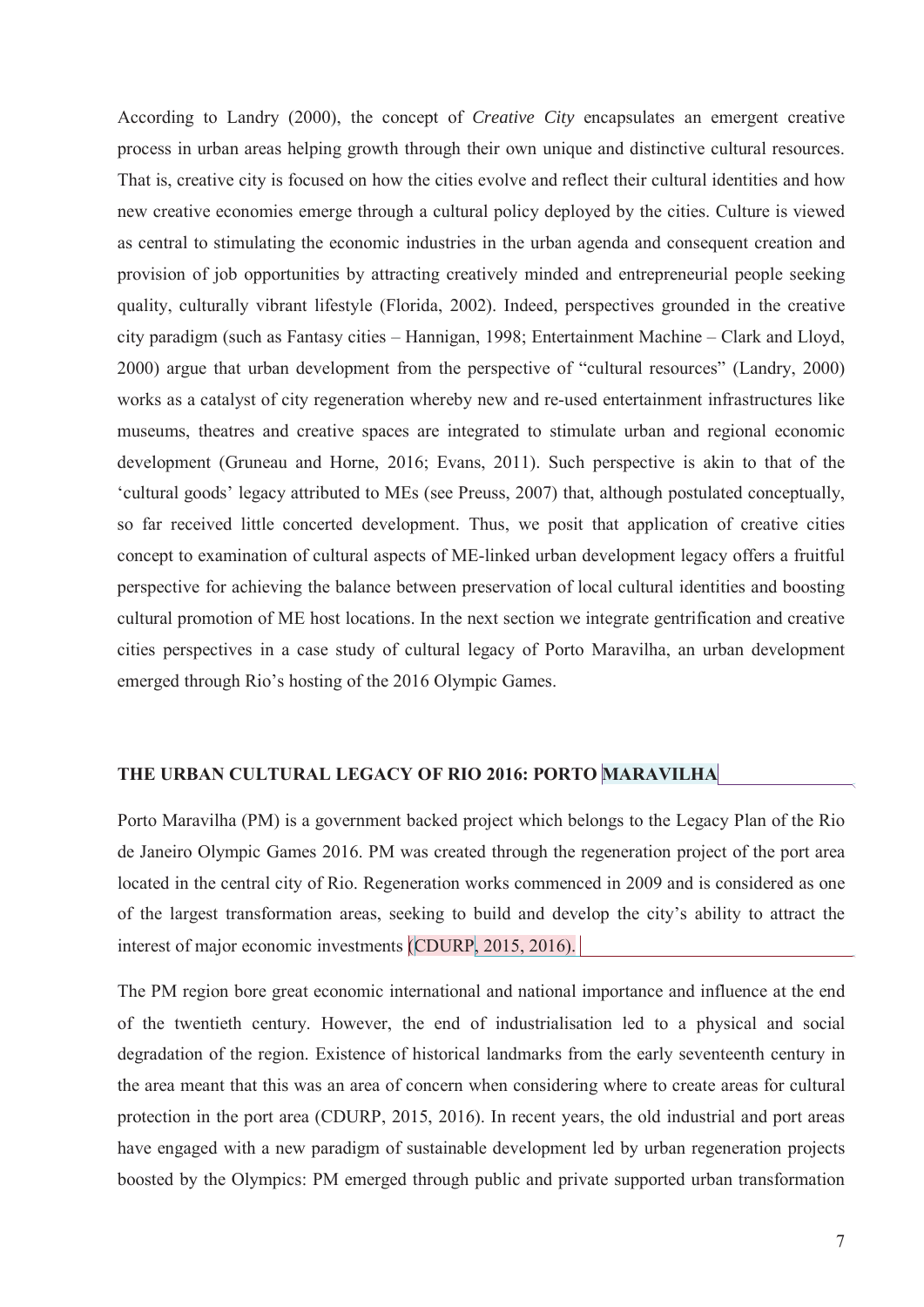informed by the need to meet the requirements of an Olympic city and the agenda of cultural heritage preservation (Botella, 1995; Hiller, 2006; CDURP, 2015, 2016).

 Allied to sustainable urban development strategies which form part of a 5 million square meters of project area with an investment of R\$ 8.2 billion in long-term strategic planning, transformations included: changes in the road system, public transportation, restructuring of streets and avenues, neighbourhoods reconstructed, public and private local services and preservation of national artistic culture. This transformation benefitted circulation of pedestrians through opening of new boulevards and squares. and the use of public transport with implementation of VLT (Light Rail), following the demolition of one of the most imposing highways in Rio de Janeiro (Elevado da Perimetral), and the construction of new traffic areas away from the central area (Praça Mauá- see CDURP, 2015).

 Several remaining landmarks of the eighteenth century symbolising important moments of Brazil's history characterised by the arrival points of goods and slaves in the old Valongo Pier and the Hanging Garden of Valongo (which were recently rediscovered) were integrated to create a Historical and Archaeological Circuit of African Heritage Celebration. A number of projects were planned and implemented with a particular attention to city valorisation through creative cultural innovation anchored in heritage and future gazing, –such as the Art Museum of Rio and the Museum of Tomorrow. A number of regeneration initiatives concerning neighbourhoods around the Olympic project targeted both social and economic sustainable development agenda (i.e., the neighbourhoods of Saúde, Gamboa, Conceiçao, Santo Cristo and São Cristóvão), with a view to improve conditions of living, work, leisure and mobility while introducing new cultural and educational infrastructures (CDURP, 2016; Wanis, 2015). Importantly, some of these transformations were anchored in the preservation of urban heritage – for example, rehabilitation of the most old and abandoned warehouses to give life to the "City of Samba" project and concerted support through programmes such as *Rio Criativo* and *Porto Maravilha Cultural* that combine the aims of promoting the local culture and regional/national creativity and the city image for the international market (Wanis, 2015; Lopez, 2013).

 Emergence of these projects and initiatives illustrates that integration of cultural innovation and preservation agendas can act as complementary driving forces for urban economic and creative revitalisation while balancing the potentially conflicting convergence of the global and the local paradigms associated with MEs. Some early support for this approach is provided by emerging economic indicators: according to Lopez (2013) 4,1% GDP increase for the State of Rio de Janeiro was provided by stimulating the creative cultural promotion, generating jobs opportunities, promoting social inclusion, cultural diversity and human development. The sustainability of urban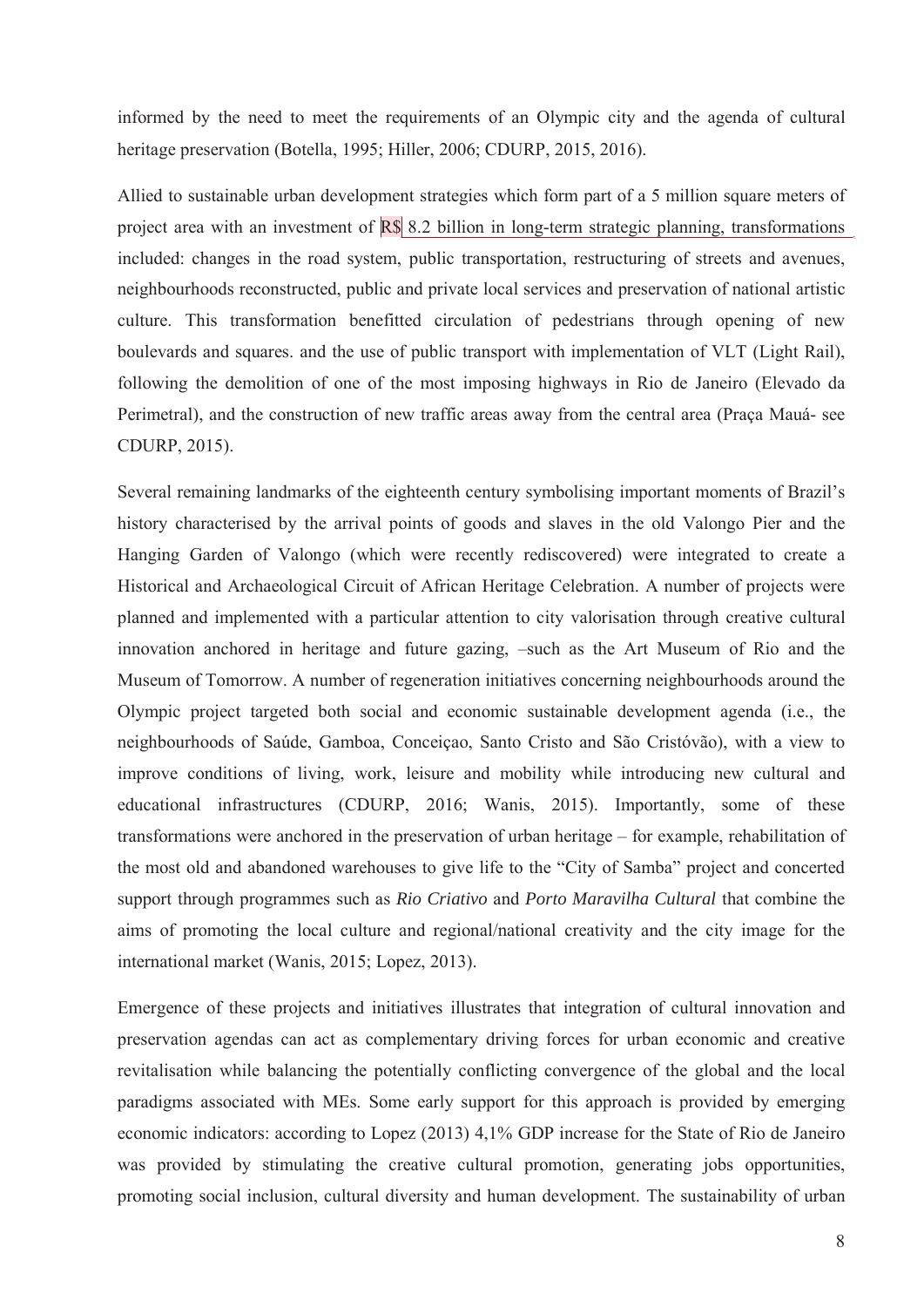planning and the capacity of social inclusion is becoming a new attractive area for residents and its users. This inclusion could be provided by feelings of pride and union perceptions among locals and the external users (Howard and Crompton, 2005). Thus, the cultural centrality of Porto Maravilha regeneration work has potential to enhance cultural, heritage and creativity aspects of the Rio Olympic legacy (CDURP, 2015, 2016; Wanis, 2015). Furthermore, preservation/reinvigoration of historical and heritage spaces boosts cultural sustainability whereby impacts of a sporting ME are not constrained to the focus on sport facilities infrastructures but include the real estate market, culture, leisure and tourism (Horne, 2010; Gruneau & Horne, 2016; Wanis, 2015).

 At the same time, "creative destruction" (Gruneau & Horne, 2016:16) is also an observable impact of PM development. Valorisation of its areas was followed by an increased cost of living, resulting in unsustainable permanence of "old" residents of lower income and, consequently, the directly- attributable human displacement through expropriation, as well as "silent removals" which gradually replace the poorest of that region (Pacheco, 2011). Mezzadra and Neilson (2013) claim Rio 2016 as an example of this type of destruction process in urban practices through the territorial appropriation of favelas and gentrified neighbourhoods to improve the real estate and financial investments.

#### **CONCLUSION**

 The case of PM raises several important questions concerning the sustainability of cultural legacy of the Rio 2016 Olympics, and, more broadly, of MEs: how can MEs stimulate the creation of new cultural centrality associated with the global visibility without interfering or destroying cultural identities of local communities? And who benefits from the production of spaces with a global outlook facilitated by MEs? The double-edged sword represented by MEs brings new ways to consider the impacts characterised by winners and losers (Preuss, 2006) specifically, regarding the cultural strategies applied in the global hosting cities. Hence, it is important to recognise that remaking cities via large-scale events could achieve more social benefits if the urban planning process took place alongside the existing local plans with special attention on low-income neighbourhoods. French and Disher (1997) claim that the Atlanta Olympics created a great expectation around the city benefits but the result was focused mainly on large-scale urban improvements without integrating the existing patterns of the city development. The authors suggest that the Olympics are a catalyst of economical linkages around the city, but highlight the difficult task of connecting this global economic resource through the most critical urban problems. In this respect, the inclusion of local communities in public discussion and support around the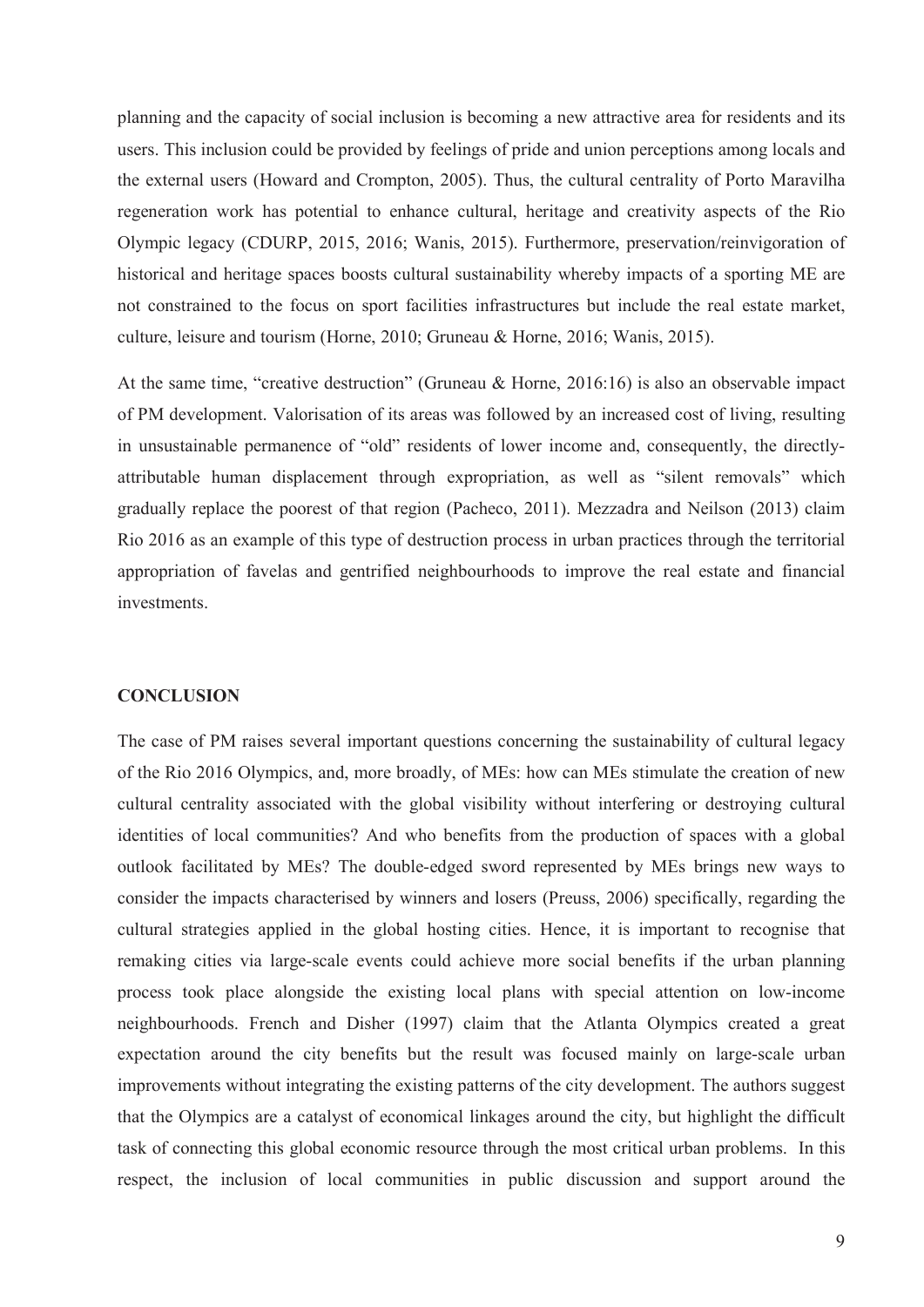transformations that probably will affect them is very important for success of its sustainable legacy for residents and guests alike. For future studies, a thorough consideration of the cultural consequences of MEs for the host community is necessary, to mediate the negative aspects of ME- linked gentrification. Instead, preservation and promotion of local culture(s) should be acknowledged as a central goal to maximise the use of MEs as opportunities for cultural promotion at both local and global levels. In essence, these MEs should foster a long lasting cultural legacy for host cities, inclusive of all stakeholders affected.

#### **REFERENCES**

 Andranovich, Greg, Burbank, Matthew J., and Heying, Charles (2001). Olympic Cities: Lessons Learnt from Mega-Event Politics, Journal of Urban Affairs, 23(2), 113-131.

 Appadurai, A. (1996) Modernity at Large: Cultural Dimensions of Globalization, Minneapolis, Minnesota University of Minnesota Press Ltd.

Beck, U. (2000) What is Globalization? Cambridge: Polity Press.

 International Journal of Intercultural Relations*,* 32(4), 305-317. Bhawuk, D. P. S. (2008) Globalization and indigenous cultures: Homogenization or differentiation?

 Bidou-Zachariasen, Catherine (Org.) (2006) De volta à cidade: processos de gentrificação às políticas de "revitalização" dos centros urbanos. Annablume, São Paulo; 1ª edição.

 Botella, M. (1995) The Keys to success of the Barcelona Olympic Games, in Miquel de Moragas & Miquel Botella, The Keys to Success: the social, sporting, economic and communications impact of Barcelona'92. Barcelona: Servei de Publicacions de la UAB, pp. 18-42.

 Chappelet, J. (2012) Mega sporting event legacies: a multifaceted concept. *Papeles de Europa* 25: 76-86. Retrieved from: http://dx.doi.org/10.5209/rev\_PADE.2012.n25.41096.

 CDURP - COMPANHIA DE DESENVOLVIMENTO URBANO DA REGIÃO DO PORTO DO RIO. Apresentacao da Operacao Urbana. (n.d.) Available at: http://www.portomaravilha.com.br/index.aspx. Accessed 29 April 2016.

 CDURP - COMPANHIA DE DESENVOLVIMENTO URBANO DA REGIÃO DO PORTO DO RIO. Orla Conde, Passeio na historia com jeito de futuro. (2015) Available at: http://www.portomaravilha.com.br/noticiasdetalhe/4380. Accessed 29 April 2016.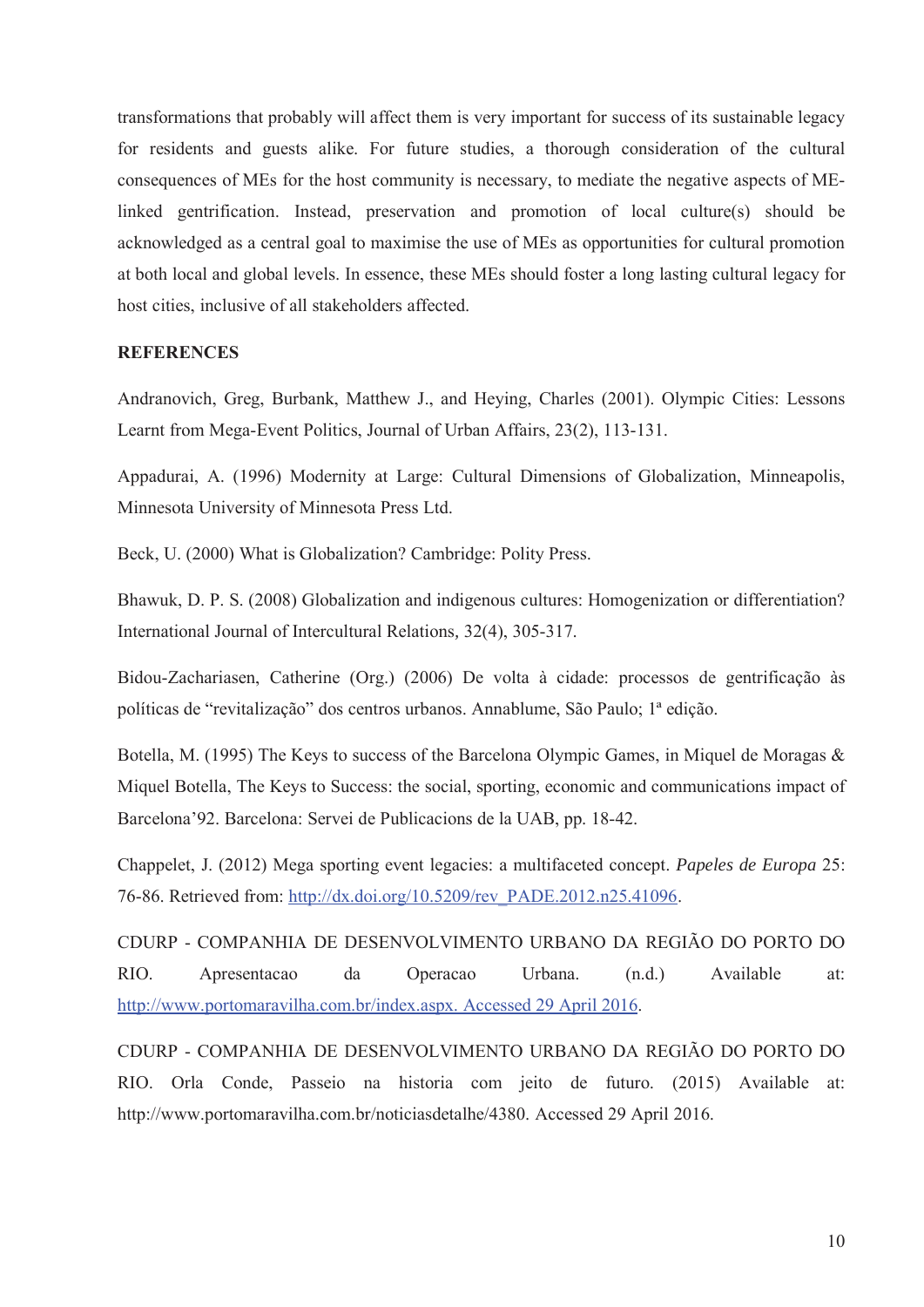CDURP - COMPANHIA DE DESENVOLVIMENTO URBANO DA REGIÃO DO PORTO DO RIO. Cais do Valongo e candidato a patrimonio da humanidade. (2016) Available at: http://www.portomaravilha.com.br/noticiasdetalhe/4483. Accessed 29 April 2016.

 Craig, S. C., and Douglas, S. P. (2006) Beyond National Culture: Implications of Cultural Dynamics for Consumer Research, International Marketing Review*,* 23(3), 322-342.

 Clark, G. (2008) Local development benefits from staging global events. Paris: OECD Clark, T. and Lloyd, R. (2000) The City as an Entertainment Machine (Chicago, IL: University of Chicago)

 Cochrane, A, J. Peck and A. Tickell (1996) Manchester plays games: exploring the local politics of globalisation. Urban Studies 33, 1319–36.

 Evans, G. L. (2011) Cities of Culture and the Regeneration Game, Journal of Tourism, Sport and Creative Industries Vol.6, pp. 5–18.

 Florida, R. (2002). The rise of the creative class: And how it's transforming work, leisure, community and everyday life. New York: Basic Books.

 French, S. and Disher M. (1997) Atlanta and the Olympics: A one-year retrospective. Journal of Giddens, A. (1991) Modernity and Self-Identity: Self and Society in the Late Modern Age. GB: the American Planning Association 63(3):379-392. Polity Press.

 Glass, R. (1964) London: Aspects of change. Centre for Urban Studies and MacGibbonand Kee. London.

 Gratton C. and Preuss H. (2008) Maximizing Olympic Impacts by Building Up Legacies, The International Journal of the History of Sport, 25:14, 1922-1938, DOI: 10.1080/09523360802439023

 Gruneau R. Horne J. (2016) Mega-Events and Globalization. Capital and spectacle in a changing world order. London: Routledge.

 Hannigan, J. (1998) The Fantasy City: Pleasure and Profit in the Postmodern Metropolis. London: Routledge.

 Hiller, H. (2000) Mega-Events, Urban Boosterism and Growth Strategies: An Analysis of the Objectives and Legitimations of the Cape Town 2004 Olympic Bid, International Journal of Urban and Regional Research, 24 (2), 439-458.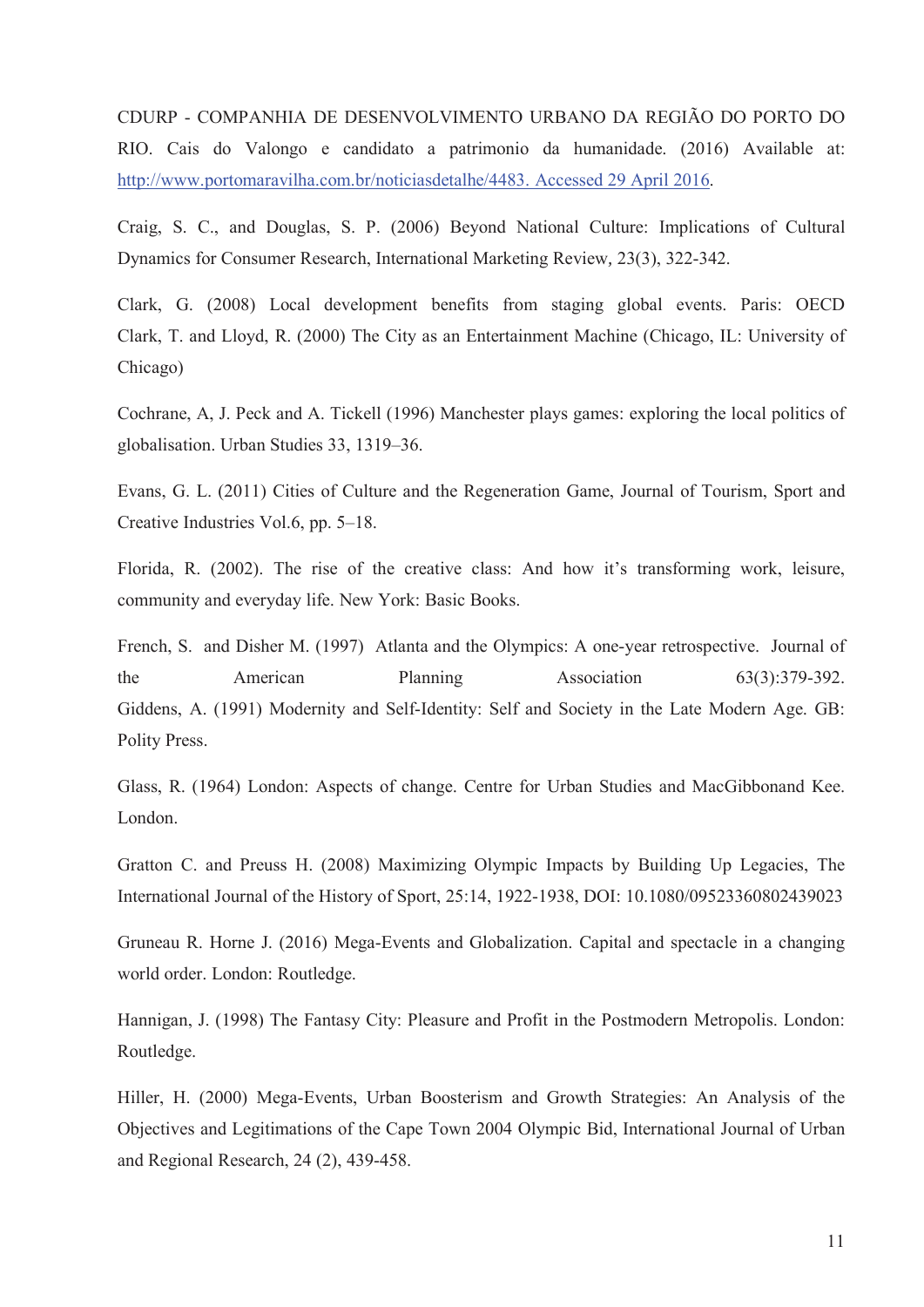Hiller, H. (2003) Toward a Science Olympic Outcomes: The Urban Legacy in The Legacy of the Olympic Games, 1984–2002 (Miguel de Moragas, Christopher Kennett and Nuria Puig, Eds.). Lausanne: International Olympic Committee, 102-109.

 Hiller, H. H. (2006). Post-event Outcomes and the Post-modern Turn: The Olympics and Urban Transformations. European Sport Management Quarterly, 6(4), 317-332.

 Holden, N. J., and Glisby, M. (2010) Creating knowledge advantage: The Tacit Dimension of International Competition and Cooperation, Copenhagen: Copenhagen Business School Press.

 Howard, D. R., and Crompton, J. L. (2005). Financing Sport (2nd edn). Morgantown: Fitness Information Technology.

 Horne, J. (2010) Building BRICs by Building Stadiums: Preliminary Reflections on Recent and  $in$ Future Sports Mega-Events in Four Emerging Economies. Available at http://www.bl.uk/sportandsociety/exploresocsci/sportsoc/mega/buildingbricks.pdf (accessed 25 May 2016).

 Hughes, H.L. (1993) Olympic tourism and urban regeneration. Festival Management and Event Tourism: An International Journal 1, 157–62.

 Huntoon, L, and Wilson M. (1994) World Expositions as a Local Economic Development Strategy. Paper presented at the 1994 Annual Meeting of American Collegiate Schools of Planning, November.

 Iwabuchi, K. (2002) From western gaze to global gaze, in D. Crane, N. Kawashima and K. I. Kawasaki (Eds.), Global culture: Media, arts, policy and globalization (pp. 256-270) London: Routledge.

 Iwabuchi, K. (2010) De-Westernization and the governance of global cultural connectivity: a dialogic approach to East Asian media cultures, Postcolonial Studies*,* 13(4), 403-419.

 Kassens-Noor, E. Wilson, M. Muller, S. Maharaj, B- and Huntoon, L. (2015). Towards a mega-event legacy framework, Leisure Studies, 34(6) 665-671.

 Kearney, M. (1995) The Local And The Global: The Anthropology of Globalization and Transnationalism, Annual Review of Anthropology*,* 24(1), 547-565.

 Korff, R. (2003) Local Enclosures of Globalization. The Power of Locality, Dialectical Anthropology*,* 27(1), 1-18.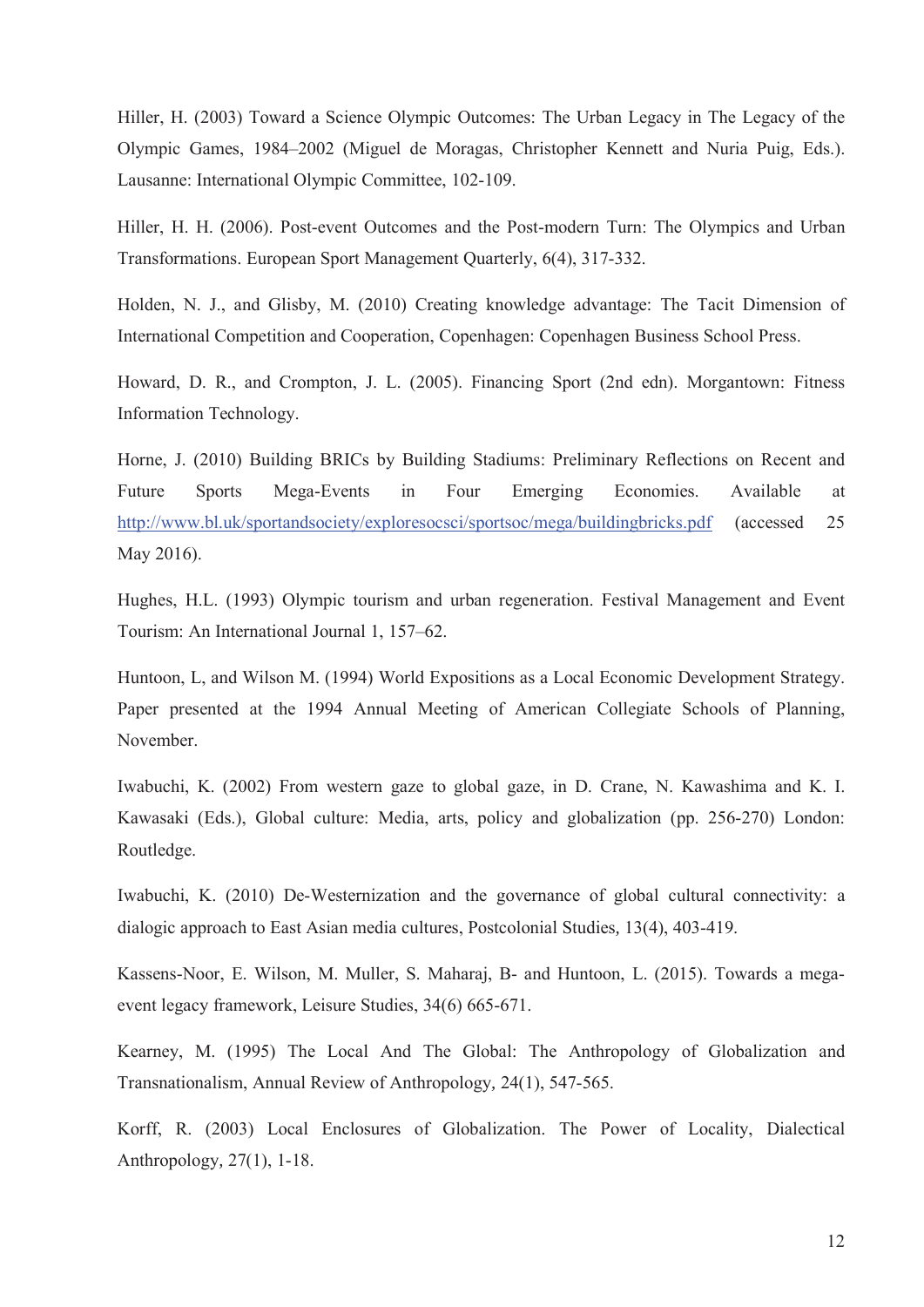Landry, C. (2000) The Creative City: A toolkit for Urban Innovators. London: Earthscan.

 Lees, L. Shin, H. and Lopez-Morales, E. (2015) Global Gentrifications: Uneven development and displacement. Bristol: Polity Press.

Lees, L. Shin, H. and Lopez-Morales, E. (2016) Planetary Gentrification. Cambridge: Polity Press.

Levitt, T. (1983) The globalization of markets, Harvard Business Review*,* 61(3), 92.

 Lopez, P. (2013) Forum D'avignon, Culture is future: Financing and economic models. Culture and creative economy in Rio de Janeiro: the challenges of a changing city. Available at: http://www.forum-avignon.org/en/culture-and-creative-economy-rio-de-janeiro-challengeschanging-city. Accessed 8 July 2016.

 Marsella, A. J. (1998) Toward a "Global-Community Psychology:" Meeting the Needs of a Changing World, American Psychologist*,* 53(12), 1282-1291.

 Monclús, F. (2012) International Exhibitions and Planning. Hosting Large-scale Events as Place Promotion and Catalysts of Urban Regeneration In Monclús, F. & Guardia M. (2012) Culture, Urbanism and Planning, Ashgate.

 Mules, T. (1993) A special event as part of an urban renewal strategy. Festival Management and Event Tourism: An International Journal 1, 65–7.

 Pacheco, G. (2011) Revitalização da zona portuária do Rio já valoriza imóveis da região. R7. Available at: http://noticias.r7.com/rio-de-janeiro/noticias/revitalizacao-da-zona-portuaria-do-rio-javaloriza-imoveis-da-regiao-20110625.html

 Porter, L. (2009) Planning displacement: the real legacy of major sporting events. Planning Theory and Practice 10(3): 395-418

 Preuss, H. (2006). The Olympic Games: winners and losers. In B. Houlihan (Ed.), Sport and Society (2<sup>nd</sup> ed.). London, Thousand Oaks, CA, New Delhi: Sage.Preuss, H. (2007). The  conceptualisation and measurement of mega sport event legacies. *Journal of Sport & Tourism*, 12(3-4), 207-228.

 Richards, G. and Wilson, J. (2005) Developing creativity in tourist experiences: A solution to the serial reproduction of culture? Tourism management  $27(6)$ : 1209-1223.

 Ritzer, G. (2003) Rethinking grobalization: Glocalization/grobalization and something/nothing, Sociological Theory*,* 21(3), 193-209.